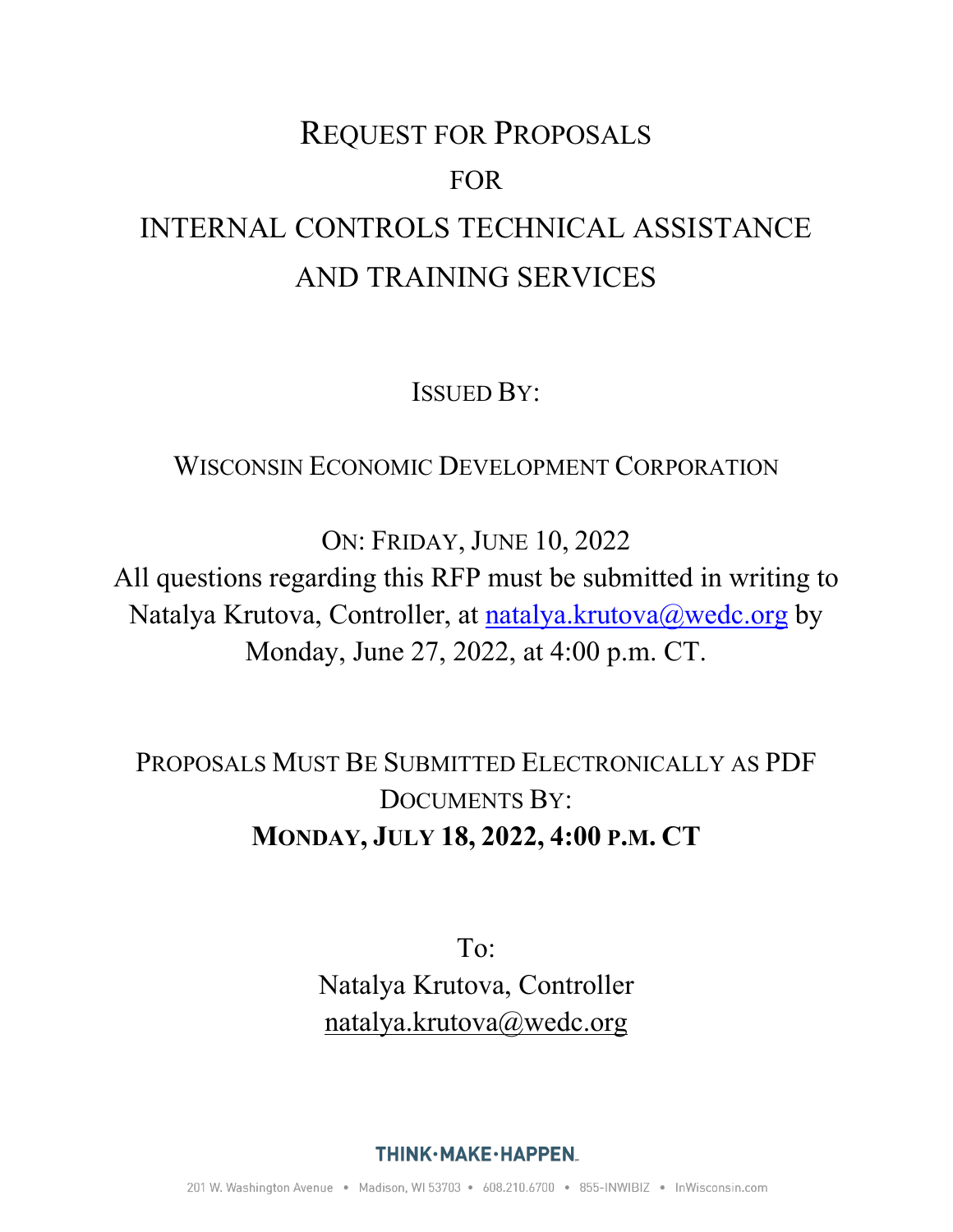# i. **Scope**

As part of the American Rescue Plan Act (ARPA) funding, the Department of Administration (DOA), on behalf of the State of Wisconsin, intends to issue grant awards for the following programs (grant announcements included in the hyperlinks):

- [Equitable Recovery Grant Program](https://doa.wi.gov/DEO/Notice%20of%20Award-Equitable%20Recovery%20Revised%20May%204%2c%202022.pdf)
- [Diverse Business Assistance Grant Program](https://doa.wi.gov/DEO/Notice%20of%20Award%20Diverse%20Business%20Assistance.pdf)
- [Tourism Capital](https://doa.wi.gov/DEO/Notice%20of%20Award-Tourism%20Capital.pdf) Grant Program
- [Healthcare Infrastructure Capital Grant Program](https://doa.wi.gov/DEO/Notice%20of%20Award%20Healthcare%20Infrastructure%20Updated%20May%202022.pdf)

The Wisconsin Economic Development Corporation (WEDC) is seeking to engage qualified consulting firm(s) or nonprofit organization(s) to provide internal controls technical assistance and training services to the above listed grant awardees (up to 212 awardees).

The purpose of this Request for Proposals (RFP) is to provide interested proposers with the information needed to prepare and submit a proposal. The selected proposer will work with a cohort of nonprofit organizations (awardees) to provide support by reviewing and developing internal controls. This will consist of a webinar series on internal controls, individual technical assistance identified for participating organizations, and providing recommendations for improvement. Participating organizations will be determined based on the level of internal control needed.

Internal control functions included in the scope of this RFP will cover the following:

- Grant management, including timekeeping, cost allocation, and record retention
- Procurement and vendor management
- Cash receipts and accounts receivable
- Disbursements and accounts payable
- Treasury management
- Financial close and reporting
- Segregation of duties
- Personnel and payroll compliance
- Information Technology security

The specific internal control functions required for each organization (or group of organizations) will be determined based on risk assessment information provided by WEDC (risk assessment is not included in the scope of this RFP). Accounting and financial audit services are not included in the scope of this RFP.

The internal controls technical assistance and training services conducted under this RFP must include the following:

- a) An entrance conference with WEDC staff to review the scope of the engagement,
- b) Design and implementation of a comprehensive plan for internal controls technical assistance and training for the awardees based on risk assessment information provided by WEDC. For a more efficient approach, proposers may consider grouping awardees by cohorts based on common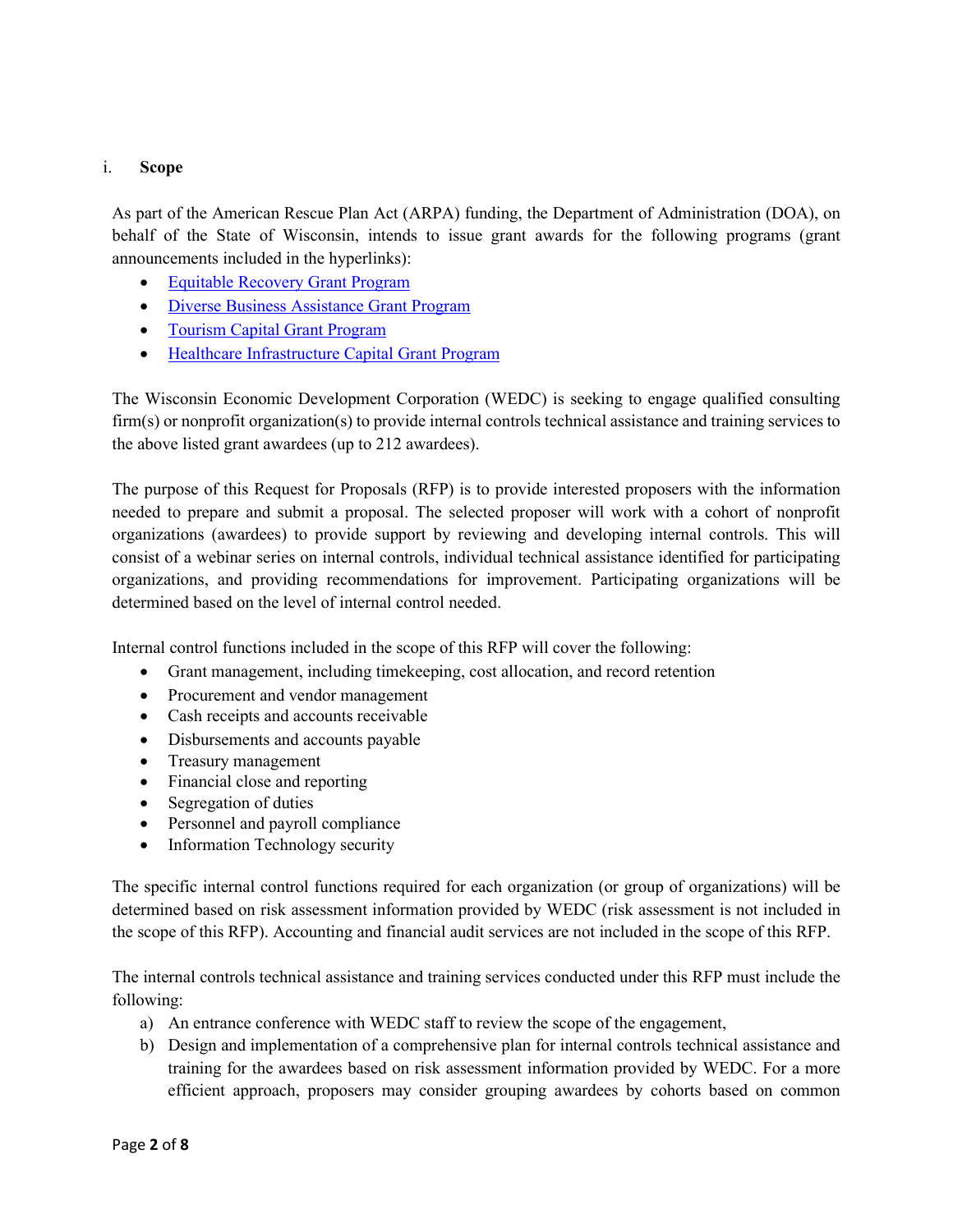themes such as internal control areas needed or industry/ type of service provided by the awardee. The plan should include the following:

- 1. Identify internal control areas required for each organization (or group of organizations) based on the risk assessment survey results provided by WEDC,
- 2. Training plan targeting the identified control areas following applicable standards and leading practices,
- 3. Tools, templates, and resources that will be provided to the awardees (sample policies and procedures, reporting templates, compliance related forms, etc.),
- 4. Proposer's approach to individual technical assistance and consulting services required for a specific organization or group of organizations, and
- 5. Planning and implementation timeline.
- c) Monthly and as-needed reporting to WEDC to provide updates on progress and challenges.
- d) A final report submitted to WEDC at the end of the contract period detailing the organizations assisted, level of assistance determined based on risk assessment, services provided compared to plan, and other recommendations for improvement.

# ii. **Project Timeline**

Proposers responding to this RFP must be prepared to conform to the following timeline. If this timeline is prohibitively restrictive, please indicate such and propose an alternate timeline.

| Date                      | Event                               |
|---------------------------|-------------------------------------|
| June 10, 2022             | RFP issued                          |
| June 27, 2022             | Deadline to submit questions        |
| July 5, 2022              | Answers to submitted questions      |
| <b>July 18, 2022</b>      | <b>Proposals due to WEDC</b>        |
| July 19 - August 31, 2022 | Committee review and final sections |
| September 1 - 30, 2022    | Contracting and engagement          |
| December 31, 2024         | Project completion                  |

# iii. **Wisconsin Economic Development Corporation**

The Wisconsin Economic Development Corporation (WEDC) is a public body corporate and politic governed by Chapter 238 of the Wisconsin Statutes. WEDC was created under 2011 Wisconsin Act 7 and 2011 Wisconsin Act 32 to replace the economic and community development operations of the former Wisconsin Department of Commerce and to serve as the State of Wisconsin's lead economic development organization. WEDC is governed by a Board of Directors. WEDC's Chief Executive Officer is appointed as directed by statute.

WEDC provides financial and technical assistance and services to businesses and organizations in Wisconsin for the purpose of strengthening economic development and creating and retaining jobs. As of June 30, 2021, WEDC had approximately 116 employees and operating expenditures for FY21 totaled approximately \$116 million, including \$68 million of Federal funds as part of Coronavirus Aid, Relief, and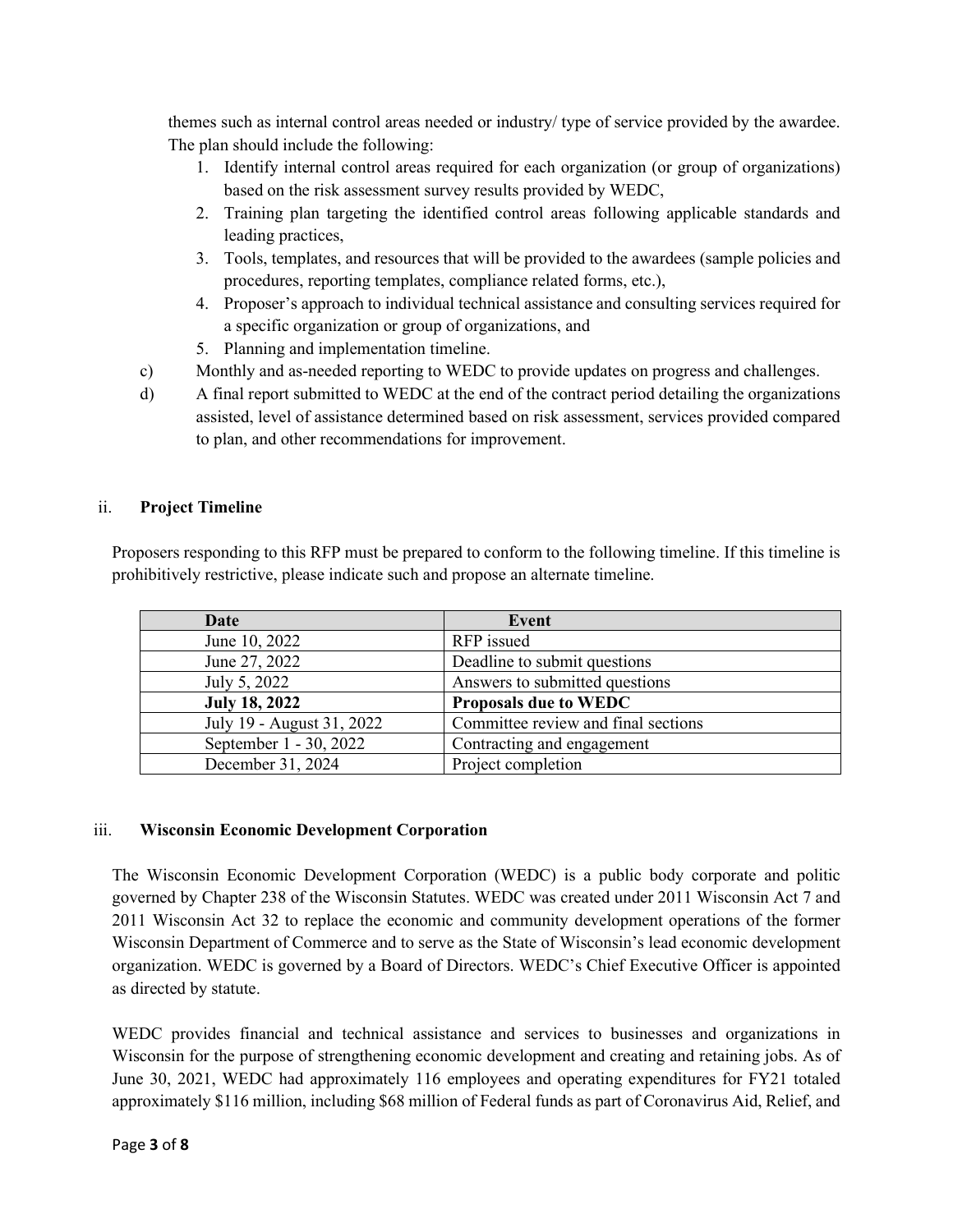Economic Security (CARES) Act. Revenues to finance its operating activities are derived primarily from state appropriations, loan repayments and other income.

WEDC operates four economic and community development divisions and eight finance and administrative departments primarily in the Madison, Wisconsin location. WEDC provides grants, loans, tax credits and other financial and technical assistance to its customers. WEDC does not make cash payments for tax or investor tax credits.

WEDC's fiscal year ended June 30, 2012 was the first year of operations and the first year audited. Documents relevant to that audit will be made available to interested proposers.

# iv. **Proposal Requirements**

Proposers responding to this RFP must provide sufficient responses to all of the below requests for information. Failure to respond to any of the requests may result in disqualification of the proposal.

- a) Mandatory Requirements
	- Proposers must be independent consulting or public accounting firms or nonprofit organizations.
	- Proposers must provide a statement indicating the approach to designing and implementing the internal controls technical assistance plan referenced in the scope section.
	- Proposers must have a minimum of seven years of experience in providing similar services.
- b) Organizational and Staff Capabilities
	- Provide a brief description of the proposer's history and organization. The Proposer must describe its organization in terms of the following:
		- o Size
		- o Structure
		- o Areas of practice
		- o Office location(s)
	- Describe the proposer's experience providing similar services (internal controls technical assistance and training services). Please highlight experience providing such services to nonprofits and local government agencies.
	- Provide a list of at least three relevant consulting engagements held by the proposer which indicates relevant experience.
	- Provide a list of all staff persons who will be involved in carrying out the tasks covered by this RFP, describing each in terms of their involvement in specific tasks and qualifications.
	- Provide a resume for each staff person proposed to provide the services under this RFP; each resume must include the qualifications, background, and experience of the staff person.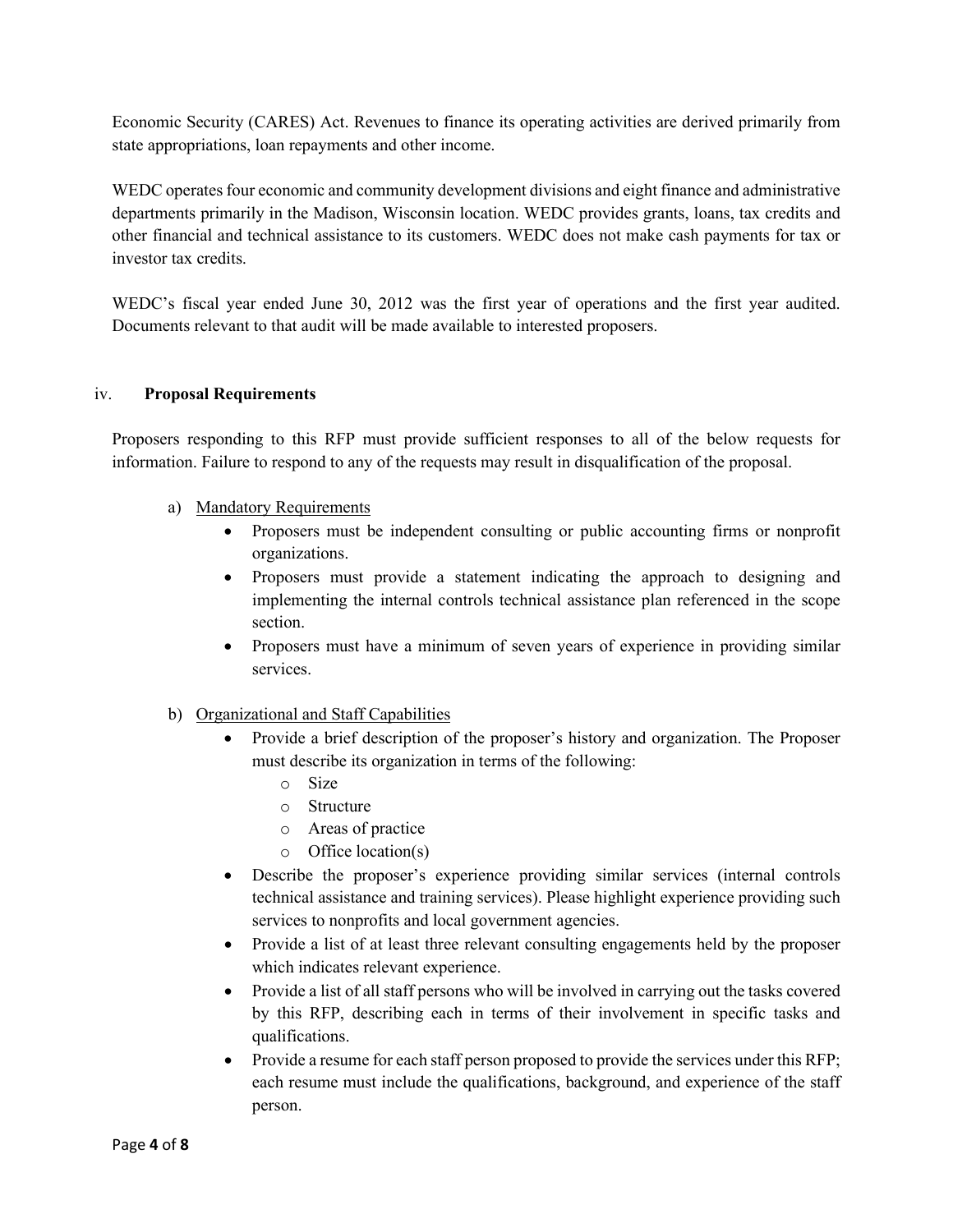- Provide a list of any subcontractors (individual or organizational) that the proposer intends to use when providing services under this RFP (Note: the proposer is not required to use subcontractor(s). However, no subcontractor may be used without WEDC's written approval.)
- Provide a brief description of how the proposer is working to promote diversity and inclusion within the organization.
- Indicate whether the proposer is a minority-owned, women-owned, disable-owned, or veteran-owned business.
- c) Technical Requirements/Approach to the Project
	- Describe, in detail, the proposer's technical approach to the project as outlined in section i "Scope" of this RFP. Please specify the type/number of organizations you can serve considering your resources, area of expertise, and timing of the engagement.
	- Provide a timeline for conducting the work under this RFP, including any preliminary work that can be done prior to the engagement.
	- Describe the back-up plan for completing the work according to the timeline should something happen to the staff assigned to this project.
	- Describe the WEDC staff resources required for supporting the work under this RFP. In addition to the initial risk assessment results provided by WEDC, describe, in detail, any other information that WEDC will be required to provide to facilitate the work under this RFP.
	- Please indicate in your proposal if the work under this RFP will be performed remotely, in person, or hybrid.
	- Provide a description of any special expertise or additional resources the proposer has, which will be available to the participating organizations as part of the work under this RFP (example, access to online training library, publications, etc.)
	- Provide a brief description of any controversies or lawsuits in which the proposer is currently involved or to which the proposer has been a party during the past five years.

# d) Draft Contract Documents

Proposers shall submit draft contract documents from which negotiations may begin should the proposer be selected for the ultimate contract award.

e) Other Items

Please describe items not included in the scope of work under this RFP that the proposer recommends to be completed to improve internal controls of participating organizations. Include the price for any such extra items in the Cost Proposal as additional costs.

# v. **Cost Proposal**

Proposers should provide a fixed cost proposal for the technical assistance and training services to be provided under this RFP based on the number of organizations (awardees) served, including anticipated out of pocket costs. The cost proposal should include the estimated number or hours and billing rate for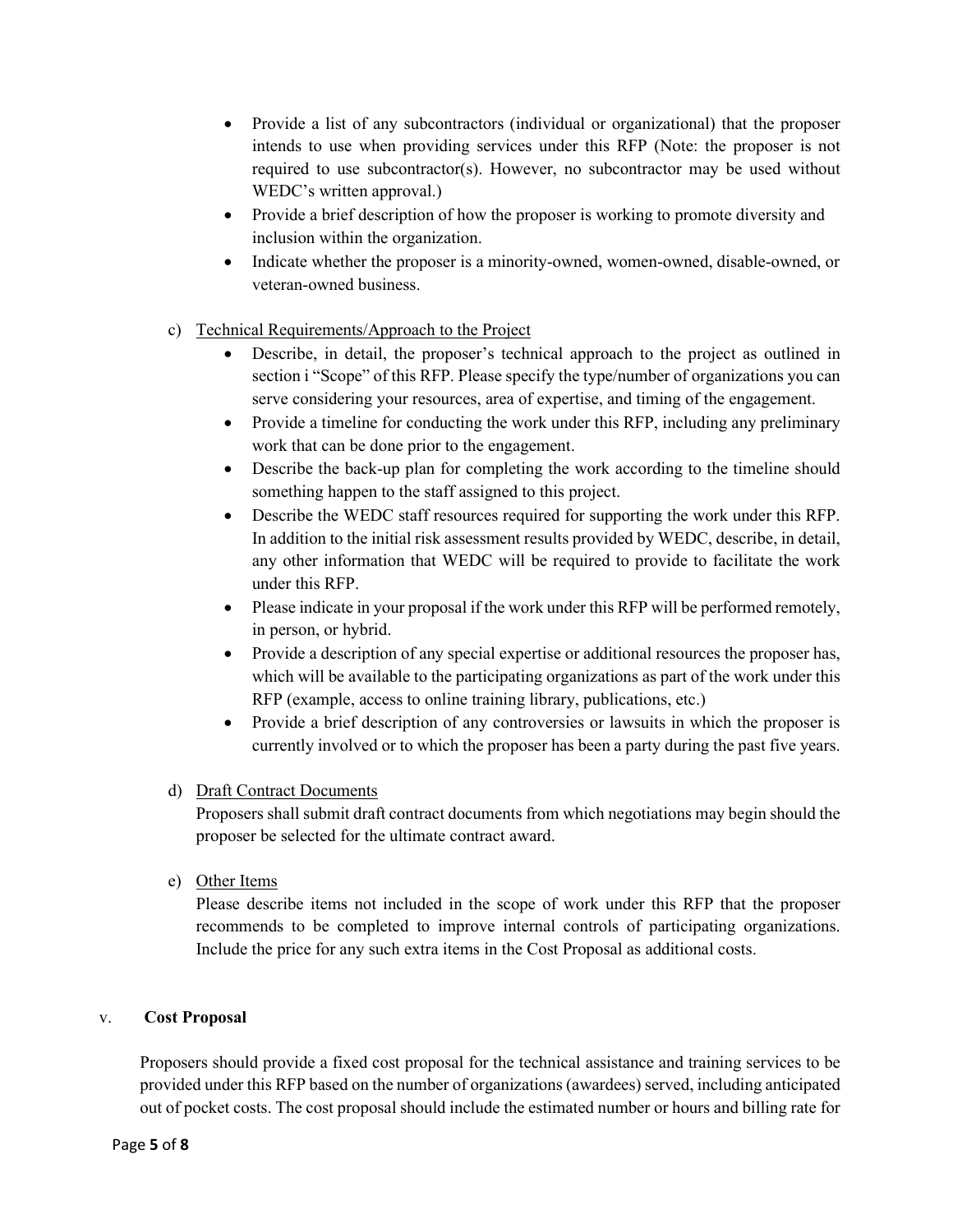each level of team member assigned to the engagement. The actual cost shall not exceed the total cost of the services provided under this RFP. Please breakout costs between the group technical assistance and training services as well as individual consulting services by hour. Costs for any additional services will be agreed upon when, and if, the services are needed.

#### vi. **Terms and Conditions**

The following terms and conditions affect responses to this RFP and any resulting contract. These terms shall be adhered to by any interested proposer and are non-negotiable.

#### a) Contract Term

The contract period will be for two years and may be renewed for 6 months by mutual consent. The fixed cost should apply to the renewal periods.

# b) Conflict of Interests

Proposers' response to this RFP must include, in writing, the disclosure of any potential conflict of interests that may arise from proposer's performing these services for WEDC or participating organizations (awardees). Any resulting contract will require that if a vendor fails to disclose a potential conflict of interest, and if WEDC determines such failure to disclose involves a material conflict of interest, the vendor's contract may be declared to be void by WEDC and any amounts paid under the contract may be recovered by WEDC. Vendors shall advise WEDC of any changes in potential conflicts of interest.

# c) Nondiscrimination

Pursuant to Wisconsin law, any contract resulting from this RFP will include the following language regarding nondiscrimination:

In connection with the performance of work under this contract, Licensor agrees not to discriminate against any employee or applicant for employment because of age, race, religion, color, handicap, sex, physical condition, developmental disability as defined in § 51.01(5), sexual orientation or national origin. This provision shall include, but not be limited to, the following: employment, upgrading, demotion or transfer; recruitment or recruitment advertising; layoff or termination; rates of pay or other forms of compensation; and selection for training, including apprenticeship. Except with respect to sexual orientation, Licensor further agrees to take affirmative action to ensure equal employment opportunities. Licensor agrees to post in conspicuous places, available for employees and applicants for employment, notices to be provided by the recipient officer setting forth the provisions of the nondiscrimination clause.

d) Public Records

Responses to this RFP, any communication with WEDC, and any resulting contract and work product are subject to the public records laws of the State of Wisconsin, § 19.31 et seq. Proposers shall mark documents "confidential" where appropriate for financial and other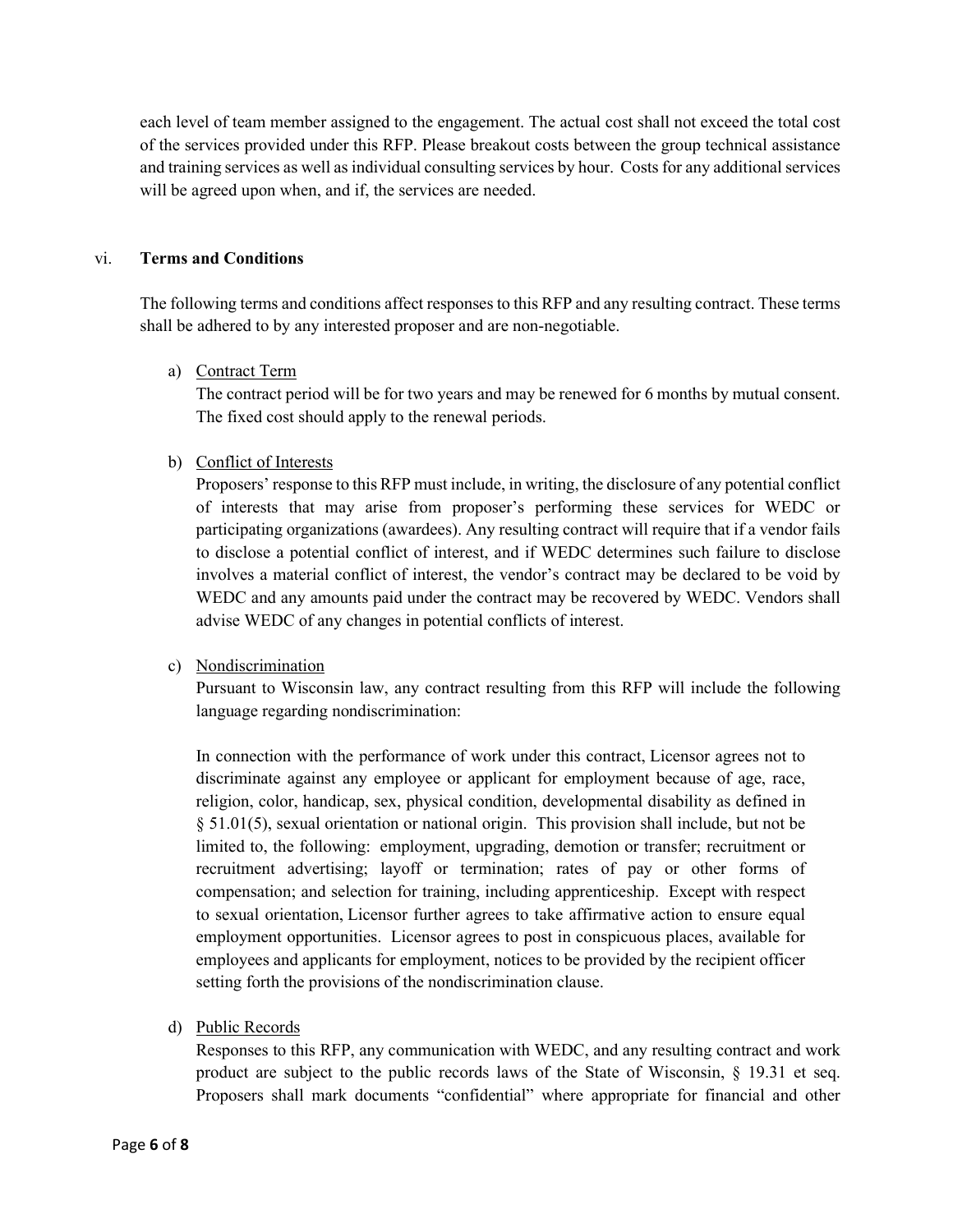sensitive materials that should be, to the extent possible, be kept in confidence. WEDC will notify the proposer if it receives a public records request for materials marked confidential.

e) Insurance

If awarded the contract, the proposer shall maintain Worker's Compensation, Comprehensive General Liability, including Contractual Liability, and Automobile Liability insurance for any claims that may arise from operations under the contract.

# vii. **RFP Process**

a) Reasonable Accommodations

WEDC will provide reasonable accommodations, including the provision of informational material in an alternative format, for individuals with disabilities upon request.

b) Communication with WEDC & Submitting Questions

All communications regarding this RFP shall be directed to WEDC's Controller, Natalya Krutova, at [natalya.krutova@wedc.org.](mailto:gina.smetana@wedc.org) Information regarding this RFP obtained from other sources is unofficial and nonbinding. Communications with other sources may be cause for rejection of a proposal. \All questions regarding this RFP must be submitted in writing via email to WEDC's Controller, Natalya Krutova, by Monday, June 27, 2022, at 4:00 p.m. CT.

c) Incurring Costs

WEDC is not Liable for any cost incurred by a vendor for responding to this RFP.

d) News Releases

News releases pertaining to the RFP, the acceptance, rejection, or evaluation of proposals shall not be made without the prior written approval of WEDC.

e) Submitting the Proposal

Proposers shall submit an electronic, PDF, version of their Proposal to WEDC's Controller, Natalya Krutova, at [natalya.krutova@wedc.org](mailto:natalya.krutova@wedc.org) no later than **Monday, July 18, 2022, at 4:00 p.m. CT. Hard copies will not be accepted.** Proposal responses should follow the sequence and outline presented in this RFP.

# viii. **Evaluation of RFP**

a) Proposal Review, Verification, and Acceptance

WEDC shall review each proposal to verify that it meets all specified requirements in the RFP. Proposals that do not comply with instructions contained in the RFP may be rejected by WEDC. WEDC reserves the right to waive a particular specification if no proposer meets that specification. WEDC may request reports on the proposer's financial stability. WEDC may reject a proposal if the proposer is determined to have inadequate financial means to provide